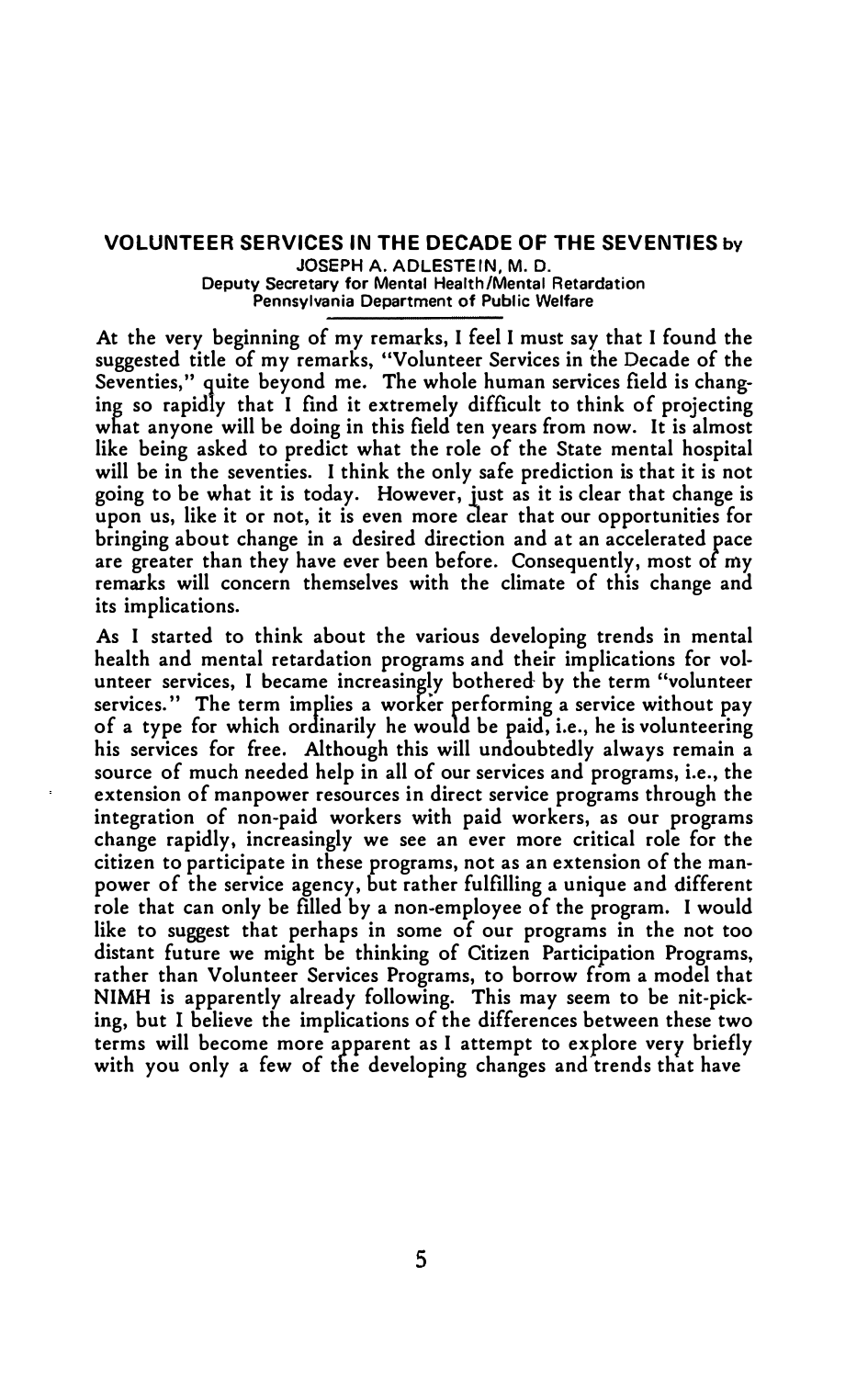implications for the services for which you are responsible. I trust you will pardon me if many of my remarks are couched in terms of what we see here in Pennsylvania, since I am sure this is not too much different from that going on elsewhere.

ln Pennsylvania, as elsewhere, there is a strong commitment to increased active citizen participation in the shaping and development of programs. As we have moved to develop local responsibility for services to the mentally ill and mentally retarded, we have built into these organizational patterns the requirements for as much citizen participation as we can anticipate. The nature of this participation is quite different from the past role of the citizen in voluntary agency affairs.

Just as we now say freely that the mental health of a community is too important to leave to the professional "mental healthers," we are also saying that participation on citizen boards can no longer be left to the so called "professional board member."

One of our commitments to the changing times is that programs must be responsive to the needs of those whom they purport to serve; the people being served must become equal partners with those providing the service. If this commitment is tied to another commitment of the changing times, i.e., services should be developed to serve a limited population base to make possible a service that is attuned to the needs of that population and reflective of the ways of life of that population, it becomes apparent that we must find ways of involving a whole new body of citizens in policy formation, one which has never been involved before. This is a role for most of these citizens that is a completely new one to them. As many of our programs have already found out, this increased participation from a body of citizens, never before able to participate in any meaningful way, is fraught with many difficulties and dangers.

It is going to call for the best of our efforts in leadership, training, and knowledge of community to insure that this participation becomes a productive one rather than a destructive one. The potential for destruction has developed in many instances already. However, we have no choice. If our mental health programs of the future are to live up to their much touted promises, they must find ways of achieving this kind of citizen participation. I believe the evidence is already in. Just as we could not leave the development of volunteer services in our institutions to happenstance-or to the interests of staff to bring in volunteers-or to outside voluntary agencies to develop such programs-but rather had to come to look on volunteer services as needing the deliberate, planned, program development and administration as any other service in the institution, so can we not leave to happenstance the kind of citizen participation that is so critical to our developing community programsthe interests of voluntary agencies-or what have you-but rather we must move rapidly and vigorously to develop this service as we would any other service. That is to say, citizen participation is as critical to the functioning of a program as psychiatric services, social services, or any other service.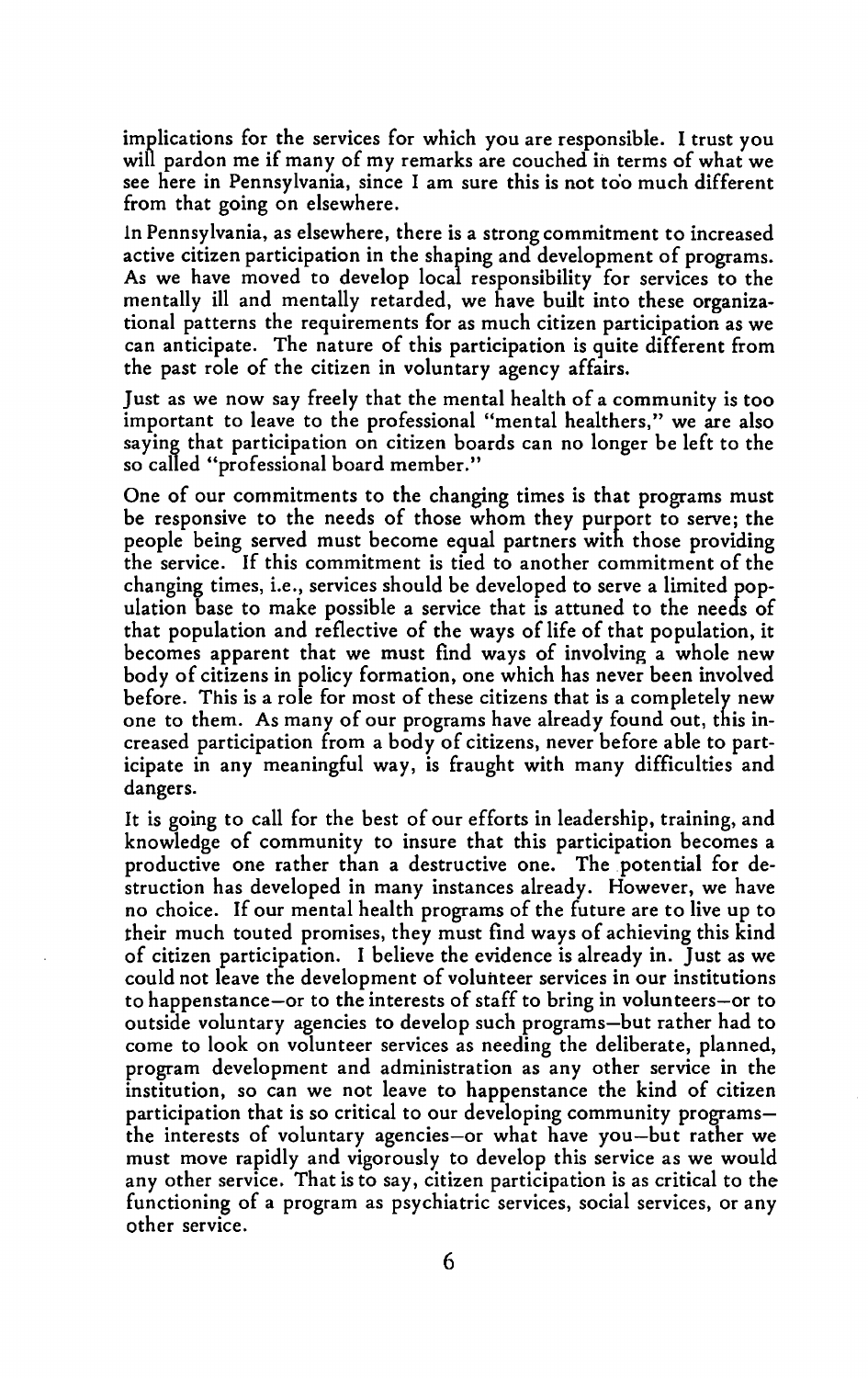Even greater implications are present for the direct service rendering role of the volunteer. Throughout the country there is almost an explosive nature to the development of services at the local community level. The success of these programs will mean not only fewer of the mentally ill or mentally retarded being treated in institutions, but also that large numbers of those chronically disabled from mental illness or mental retardation will be maintained in the community rather than in institutions. This trend will be compounded especially by certain concepts that are strongly influencing program development throughout the country. Among these is the strong civil liberties movement with the increasing emphasis on the right of everyone to maintaining his freedom within the community as long as he is not a threat to the community.

A parallel development is the firm conviction of many who are responsible for program development that the need for residential care does not of necessity require institutional care. A residence can often be provided within the community, with the other elements needed for a comprehensive program coming from the extra-residential resources of the community. In other words, the total community becomes, in a sense, the institution.

The promise is tremendous. We are going to make sure that the mentally disabled are able to live and function as members of the community-not excluded from it and shuttled off to some isolated institution.

But the promise is filled with dangers. We can already see the worst influences of the back wards of our institutions being transferred to the community, in sub-standard rooming houses housing the mentally disabled in a way of life not much above the vegetative. Patients become as easily lost, forgotten, and isolated in the community as they did in the institution. The name of the game may change, community living rather than institutional living, but the game and its results may still be the same as far as the patient is concerned. It is apparent that, if we are not just to transplant the mistakes of institutional care to community care, vigorous action is necessary. Have no doubt about it: care of the mentally disabled in the community in many ways is much more difficult than in an institution. Greater care is needed that the patient or client does not get lost and forgotten. Considerably more effort is required to insure that all elements needed for comprehensive care are present and coordinated since they may come from a variety of disparate resources under different auspices. The manpower needs are even greater in this type of program than institutional programs. All this is but to say that the need for volunteers becomes ever greater and their role ever more critical.

From our very limited experience in Pennsylvania in the past three years or so, I am becoming rapidly convinced that one of the most important roles anyone can fulfill in insuring the success of our community programs, and this role remains yet to be developed, is that of the client or patient advocate, to insure that the patient does not get lost, to insure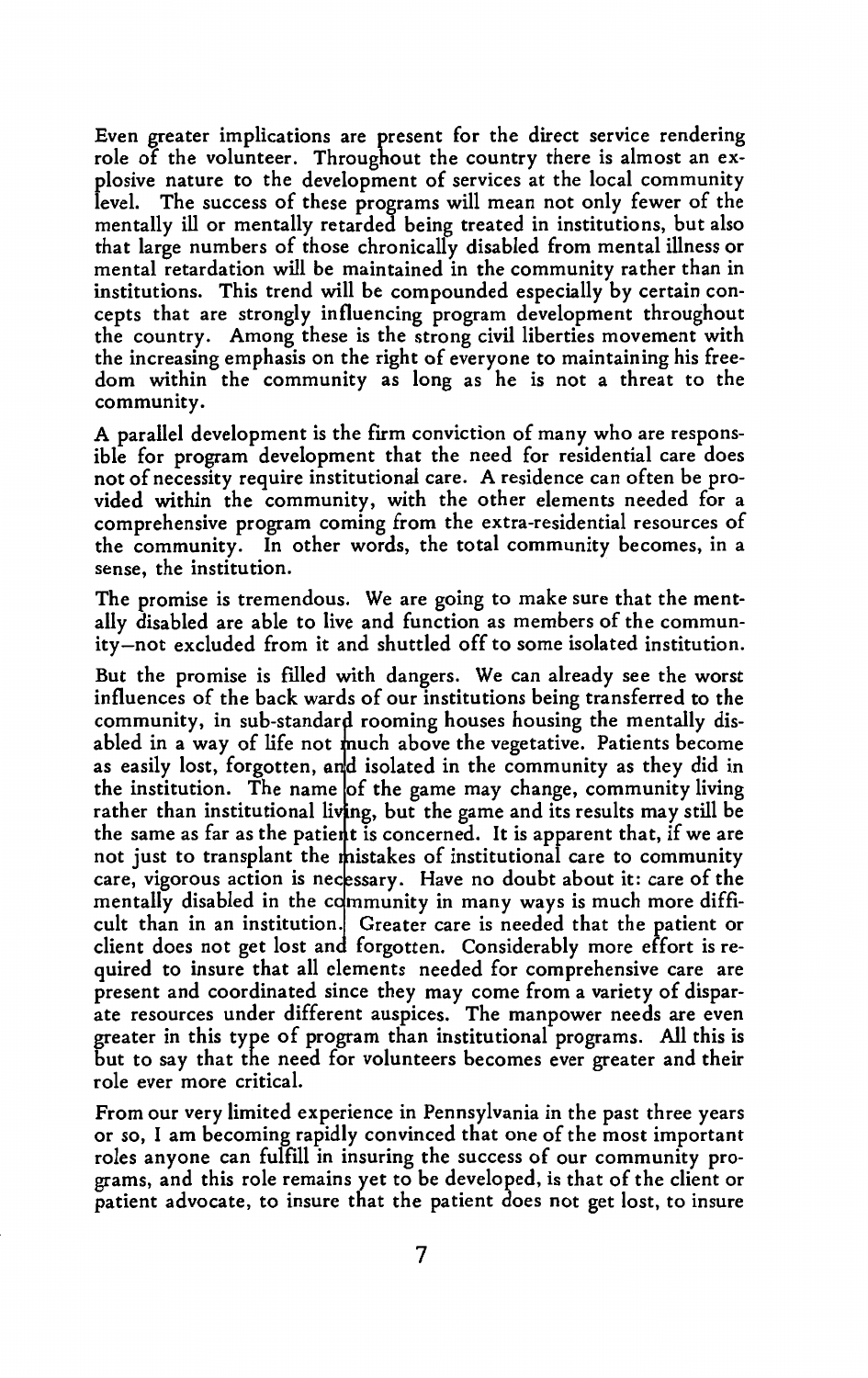that the patient is integrated into the community, and to insure that the system responds to the needs of the patients. For a variety of reasons I believe this role can only be fulfilled by a non-employee of the system, and can only be fulfilled by one whose primacy of interest is not how good is the mental health center, or clinic, or program that he is identified with, but rather his primacy of interest is how well are those services meeting the needs of the person he is interested in. I suspect if every one of our patients in our institutions had had this type of advocate, our institutions could never have drifted into the kinds of practices which circumstances forced us into.

Although the needs for manpower and the number of ways that volunteers can be used in expanding programs seem overwhelming, this very trend may actually provide the solution to some of our many manpower needs.

As programming for the disabled moves out of institutions into the community and closer to those who need services, we may suddenly have available sources of manpower of a size we never dreamed possible if only we have the brains to use it. Let me give you just one example. Here in Philadelphia just two weeks ago I had the exhilarating experience of visiting what to many would be considered a small insignificant program. Small, it was; insignificant, no!

A few years ago, a handful of mothers of severely multiple-handicapped children just finally refused to accept what was happening to them and their children. The children were excluded from programs for the physically handicapped because they were too retarded; they were excluded from programs for the retarded because they were too physically handicapped. There seemed to be only one recourse-institutionalization. Those of you who are familiar with this type of child know how much individualized care is necessary to help these children progress even a little, and also know, I am sure, the chances of getting such care in our understaffed facilities. To make a long story short, these mothers by dint of their own persistence, and I do mean persistence, have developed a special class for these children. They provide the one to one attention the child needs. They bring the child to school, they provide the teaching, the social experiences, the remedial training under the direction and supervision of an expert teacher on a four to five hour a day basis. It is impressive to hear of the progress these children have made and of how the involvement of the mother in the formal classroom carries over into a well trained person being with the child 24 hours a day, and thus the four hours of training become parlayed into 24 hours.

There are many other examples of a similar nature, I am sure, to which we could all point. Just stop and think for a moment of what possibilities such children would have for a one to one relationship in either our institutions or community programs staffed entirely by employees. Such a program developed State-wide, depending only on paid staff, would be impossible in terms of critically short resources of both money and manpower; however. such a program, utilizing mostly mothers as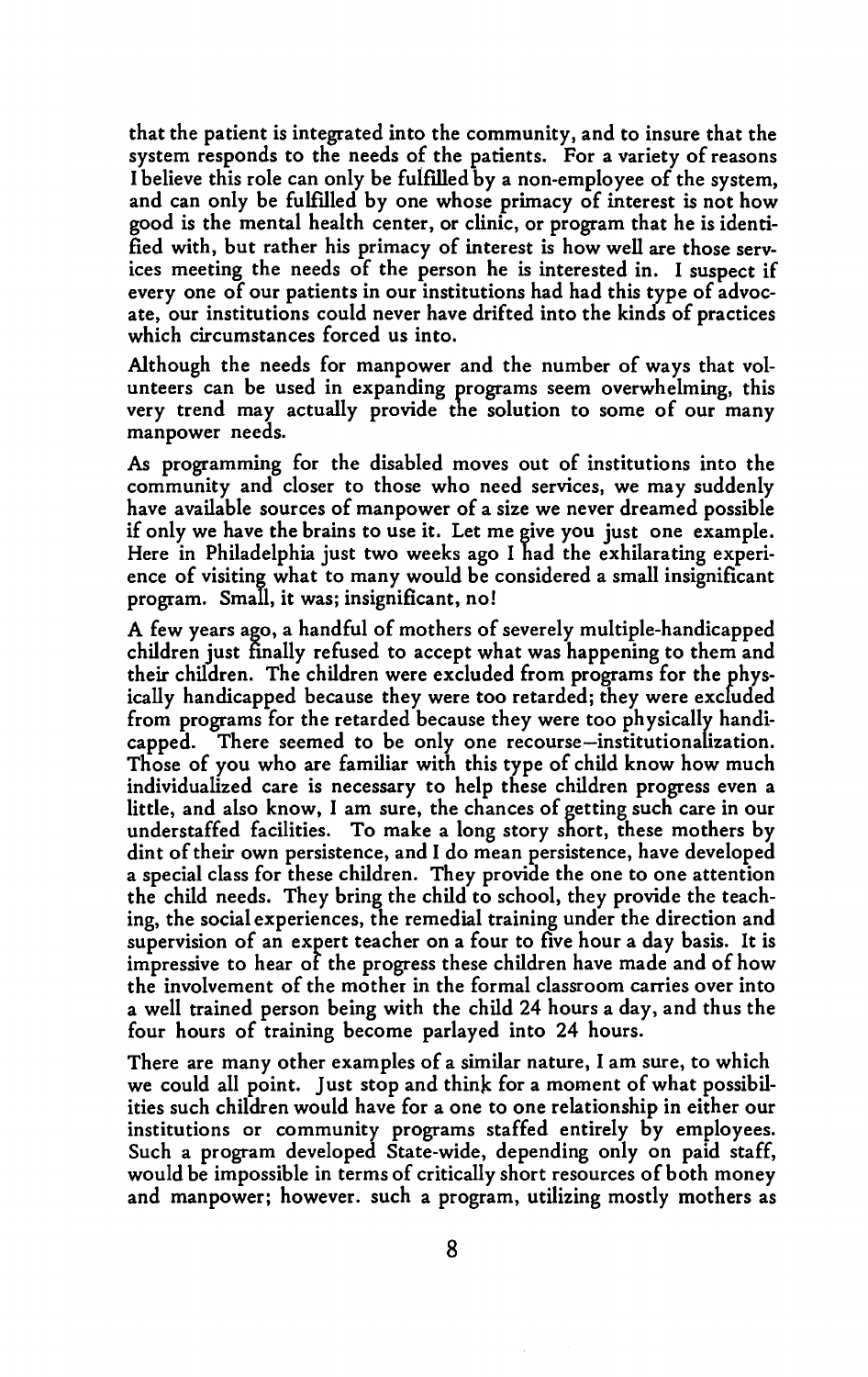the manpower, immediately has the potential for being developed even in our smallest communities of the State.

One of the mothers, in parting, summed up their program and experiences in a way that at least for me is going to require some rethinking about volunteer programs:

"All we asked, all we wanted, was not for some agency, or for the government to take over for us. All we wanted was some help, some guidance, some direction, so that we could continue to care for our own."

To me this is a most profound thought, and may be the only answer to the impossible needs for manpower we have in so many of the human service areas. As more and more of our programs move into the community we have a chance to build on such a concept in a way we never have had in institutional programs, where we separated the patient from his family and community, and found substitutes for them. In fact, as I recall, in most of our volunteer programs we go to great lengths to insure that volunteers do not work with their own. Perhaps in the communities, we need to think of how paid staff can help the "volunteers," including the family, which we never before had so readily available, care for their own. Perhaps, if we could think that way, our manpower needs would not be so overwhelming.

I know we are not thinking that way now. I know we are mostly thinking of how we can expand programs with staff, and very little, if at all, in most community programs of how volunteers could be used. I know we are not thinking of volunteers, families, citizens, as our primary resource and of how staff can be developed and used to help the family and the community care for its own. I do know that the way we are thinking and planning now will never overcome the shortages in manpower and resources we need to overcome if we are to come even close to coming to grips with our problems in the magnitude they exist.

To think and plan this way is not easy, though it may seem to be so on the surface. It requires the professionals to think first not of what they can do and then what the volunteers can do to help them, but rather what the non-staff can do and what the staff can do to help them. It requires the volunteer coordinator not to analyze institutional programs, the roles of staff, and the kinds of jobs volunteers can do, but rather to analyze the needs of patients, the kinds of needs volunteers can meet, and how staff can help them meet those needs. It requires the volunteer coordinator to think of an entirely different type of volunteer, no longer just the citizen who has time and wishes to give of himself to help others, but rather of the individual who is already involved with some one needing care, who is willing and able, with help, to extend himself to provide large elements of the care, not just as a member of the family in the family situation, but as an active equal member of the treatment team.

Perhaps the most sophisticated example of this that I can think of at the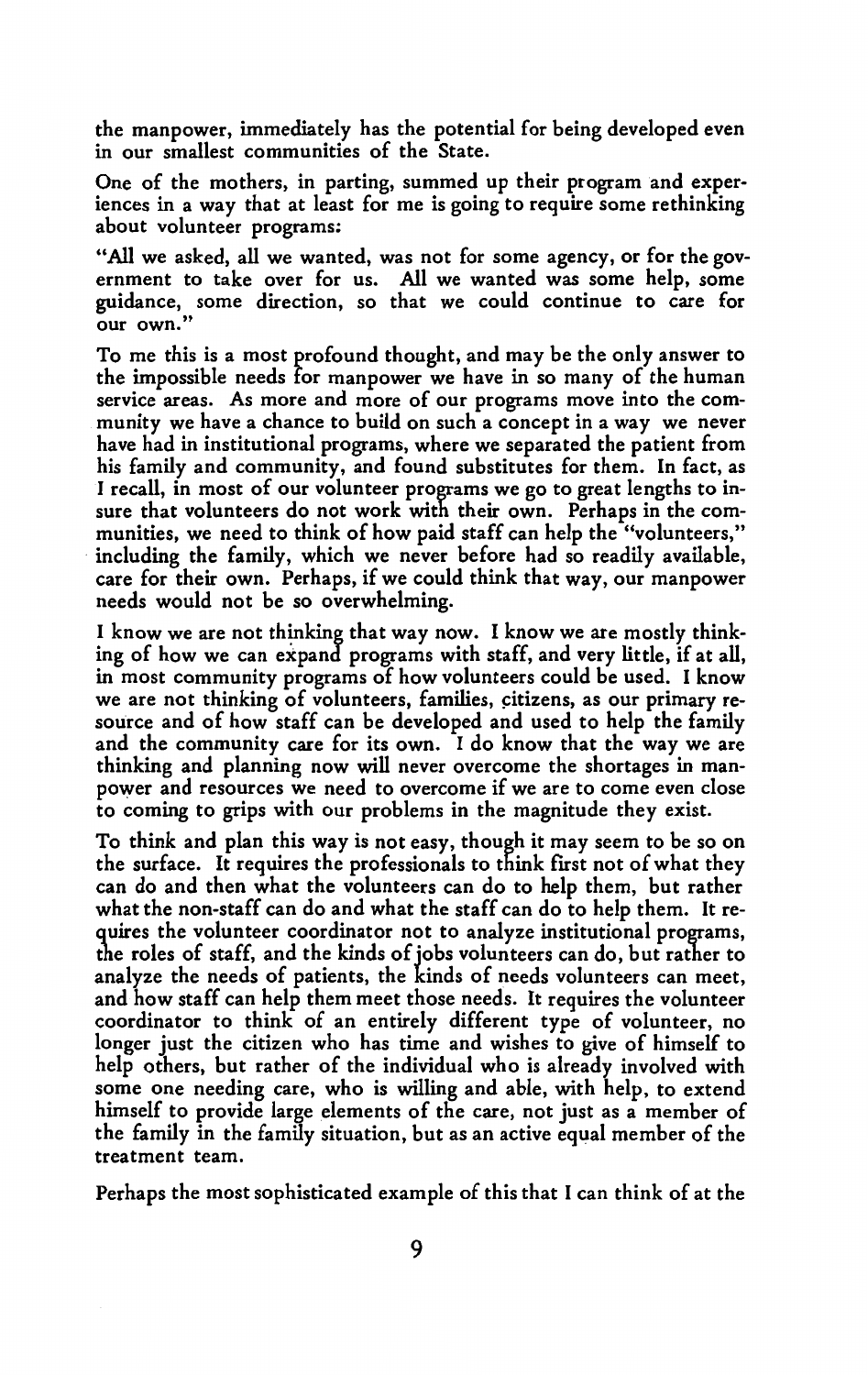moment is one that exists in what I am sure we would refer to as a very primitive community in Africa with a dearth of mental health resources.

A rather comprehensive psychiatric treatment program has developed there that in many ways takes the place of our institutional programs. Patients come from the surrounding villages from many miles away. Although many need to be under treatment a long time, there is no hospital as such. Members of the family accompany the patient and set up housekeeping in the community where the treatment is being provided. The family provides the residential aspects of care; they in turn are welcomed and integrated into the total community by the other residents. This indeed seems like a dream program, adequate manpower to provide dedicated 24 hour a day care on a highly individualized basis by those who really know the patient, have always been involved with him, and will continue to be closely involved after he leaves the program.

This, of course, is a model that is not readily translatable to our own culture, but nevertheless there are aspects that could probably be well developed if we set ourselves to it. There are programs for older people, where the disabled one has not been separated from his or her mate, but rather where they have been admitted as a couple so the one who is not disabled can help care for the disabled. How much more humanitarian to help couples who have been devoted a lifetime to the care of each other, to continue to provide that care, rather than by separating them from each other and making each one's life a little more empty, a little more meaningless just when they need each other the most. We have experimented, all but on a very limited basis, with moving an entire family into one of our institutions for a period of time to care for their very disturbed child. I can attest not only did it help the child, but it provided us with a source of manpower needed to help a very disturbed child 24 hours a day that we would not produce from staff or the other more traditional use of volunteers.

I bring these up not for the sake of illustrations of programs for volunteers, but rather as a means of urging all of us to start thinking differently about volunteers-who they might be and how they might fit into a program, or even of how a program might be built around them. I have dwelt considerably on community programs, but the need for new and different approaches in our institutions is just as apparent. Our institutions are becoming less and less hospitals and more and more like communities in which a variety of people with specialized needs are living. Increased participation in all aspects of that community by citizens, who are not similarly disabled and who are not employed, to take care of the disabled is critical if that community is to avoid the dehumanizing aspects in our institutions of the past as well as to ensure the concept of normalization, that we hear so much about currently, underlies all of our programming. I do not see our institutions disappearing. Rather, I see them changing and changing rapidly.

In our own instance we are coming to view our hospitals as a collection